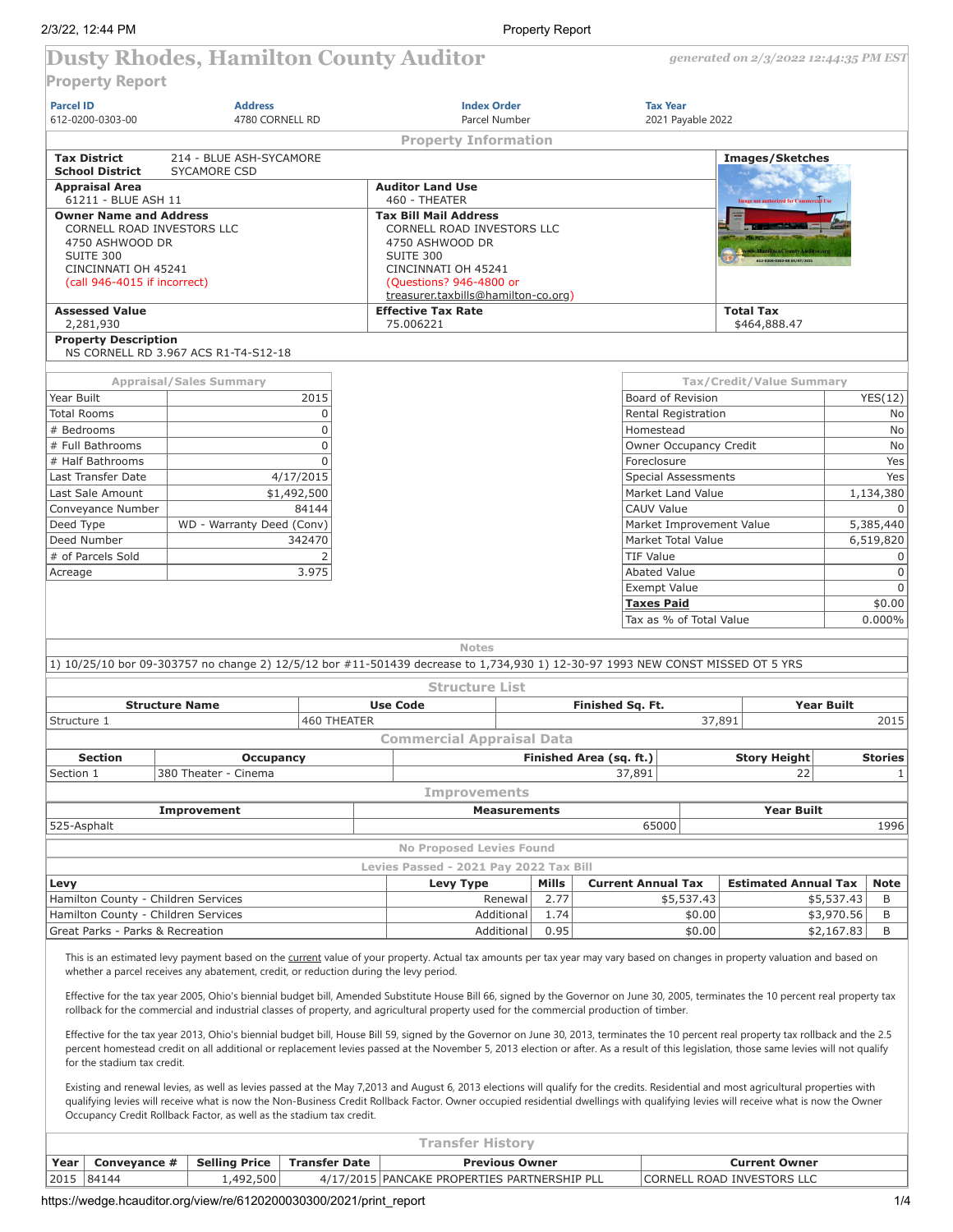|                                                 |                        |           |           |                        |                                                            |                        | <b>Transfer History</b>                                  |                        |                             |                                                                                        |                                   |                                                        |                                                                                                                                                                                                                                                                                                                                                                                                                                                                                                                                                                  |                      |               |  |  |
|-------------------------------------------------|------------------------|-----------|-----------|------------------------|------------------------------------------------------------|------------------------|----------------------------------------------------------|------------------------|-----------------------------|----------------------------------------------------------------------------------------|-----------------------------------|--------------------------------------------------------|------------------------------------------------------------------------------------------------------------------------------------------------------------------------------------------------------------------------------------------------------------------------------------------------------------------------------------------------------------------------------------------------------------------------------------------------------------------------------------------------------------------------------------------------------------------|----------------------|---------------|--|--|
| 6479<br>1998                                    |                        |           | 3,093,000 |                        |                                                            |                        | 5/18/1998 KUBICKI CHARLES J                              |                        |                             |                                                                                        |                                   |                                                        | PANCAKE PROPERTIES PARTNERSHIP PLL<br>PANCAKE PROPERTIES PARTNERSHIP PLL                                                                                                                                                                                                                                                                                                                                                                                                                                                                                         |                      |               |  |  |
| $\mathbf 0$<br>1996                             |                        |           |           | $\mathbf 0$            |                                                            |                        | 8/19/1996 KUBICKI CHARLES J<br><b>SEE OWNERSHIP CARD</b> |                        |                             |                                                                                        |                                   |                                                        | KUBICKI CHARLES J<br>BLUE ASH CITY OF                                                                                                                                                                                                                                                                                                                                                                                                                                                                                                                            |                      |               |  |  |
| 1986<br>$\mathbf 0$                             |                        |           |           | $\mathsf 0$            |                                                            |                        | 12/1/1986 UNITED TITLE AGENCY                            |                        |                             |                                                                                        |                                   |                                                        | <b>KUBICKI CHARLES J</b>                                                                                                                                                                                                                                                                                                                                                                                                                                                                                                                                         |                      |               |  |  |
| 1986 0                                          |                        |           |           | $\mathbf 0$            |                                                            |                        | 5/1/1986 SEE OWNERSHIP CARD                              |                        |                             |                                                                                        |                                   |                                                        | UNITED TITLE AGENCY                                                                                                                                                                                                                                                                                                                                                                                                                                                                                                                                              |                      |               |  |  |
|                                                 |                        |           |           |                        |                                                            |                        |                                                          | <b>Value History</b>   |                             |                                                                                        |                                   |                                                        |                                                                                                                                                                                                                                                                                                                                                                                                                                                                                                                                                                  |                      |               |  |  |
| <b>Tax Year</b>                                 | <b>Assessed Date</b>   |           | Land      |                        | <b>Improvements</b>                                        |                        |                                                          | <b>Total</b>           | <b>CAUV</b>                 |                                                                                        |                                   |                                                        | <b>Reason for Change</b>                                                                                                                                                                                                                                                                                                                                                                                                                                                                                                                                         |                      |               |  |  |
| 2020                                            | 8/22/2020              |           |           | 1,134,380              |                                                            | 5,385,440              |                                                          | 6,519,820              |                             |                                                                                        |                                   |                                                        | 0 120 Reappraisal, Update or Annual Equalization                                                                                                                                                                                                                                                                                                                                                                                                                                                                                                                 |                      |               |  |  |
| 2017                                            | 11/15/2017             |           |           | 1,060,170              |                                                            | 5,033,120              |                                                          | 6,093,290              |                             |                                                                                        |                                   |                                                        | 0 120 Reappraisal, Update or Annual Equalization                                                                                                                                                                                                                                                                                                                                                                                                                                                                                                                 |                      |               |  |  |
| 2016<br>2016                                    | 7/6/2016<br>5/26/2016  |           |           | 1,060,170<br>1,060,170 |                                                            | 4,314,980<br>52,000    |                                                          | 5,375,150<br>1,112,170 |                             | 0 30 New Construction - Full Value<br>0 120 Reappraisal, Update or Annual Equalization |                                   |                                                        |                                                                                                                                                                                                                                                                                                                                                                                                                                                                                                                                                                  |                      |               |  |  |
| 2015                                            | 7/16/2015              |           |           | 1,060,170              |                                                            | 52,000                 |                                                          | 1,112,170              |                             |                                                                                        |                                   |                                                        | 0 10 Value of Bldgs, Destroyed or Demolished                                                                                                                                                                                                                                                                                                                                                                                                                                                                                                                     |                      |               |  |  |
| 2012                                            | 10/22/2013             |           |           | 1,060,170              |                                                            | 674,760                |                                                          | 1,734,930              |                             |                                                                                        |                                   |                                                        | 0 40 Changes by Board of Revision, Tax Appeals, Courts                                                                                                                                                                                                                                                                                                                                                                                                                                                                                                           |                      |               |  |  |
| 2011                                            | 12/5/2012              |           |           | 1,060,170              |                                                            | 674,760                | 1,734,930                                                |                        |                             |                                                                                        |                                   | 0 40 Changes by Board of Revision, Tax Appeals, Courts |                                                                                                                                                                                                                                                                                                                                                                                                                                                                                                                                                                  |                      |               |  |  |
| 2011                                            | 9/5/2011               |           |           | 1,060,170              |                                                            | 1,732,620              |                                                          | 2,792,790              |                             |                                                                                        |                                   |                                                        | 0 120 Reappraisal, Update or Annual Equalization                                                                                                                                                                                                                                                                                                                                                                                                                                                                                                                 |                      |               |  |  |
| 2008                                            | 9/27/2008              |           |           | 1,039,990              |                                                            | 1,836,280              |                                                          | 2,876,270              |                             |                                                                                        |                                   |                                                        | 0 120 Reappraisal, Update or Annual Equalization                                                                                                                                                                                                                                                                                                                                                                                                                                                                                                                 |                      |               |  |  |
| 2005<br>2002                                    | 9/17/2005<br>10/8/2002 |           |           | 1,009,700<br>952,200   |                                                            | 1,782,800<br>1,821,100 |                                                          | 2,792,500<br>2,773,300 |                             |                                                                                        |                                   |                                                        | 0 120 Reappraisal, Update or Annual Equalization<br>0 120 Reappraisal, Update or Annual Equalization                                                                                                                                                                                                                                                                                                                                                                                                                                                             |                      |               |  |  |
| 1999                                            | 11/6/1999              |           |           | 900,000                |                                                            | 1,721,300              |                                                          | 2,621,300              |                             |                                                                                        |                                   |                                                        | 0 120 Reappraisal, Update or Annual Equalization                                                                                                                                                                                                                                                                                                                                                                                                                                                                                                                 |                      |               |  |  |
| 1999                                            | 6/16/1999              |           |           | 1,129,000              |                                                            | 1,607,700              |                                                          | 2,736,700              |                             |                                                                                        |                                   |                                                        | 0 40 Changes by Board of Revision, Tax Appeals, Courts                                                                                                                                                                                                                                                                                                                                                                                                                                                                                                           |                      |               |  |  |
| 1998                                            | 1/16/1998              |           |           | 1,129,000              |                                                            | 860,700                |                                                          | 1,989,700              |                             |                                                                                        |                                   | 0 110 Miscellaneous                                    |                                                                                                                                                                                                                                                                                                                                                                                                                                                                                                                                                                  |                      |               |  |  |
| 1998                                            | 1/16/1998              |           |           | $\Omega$               |                                                            |                        | $\Omega$                                                 | $\Omega$               |                             |                                                                                        |                                   | $0 110$ Miscellaneous                                  |                                                                                                                                                                                                                                                                                                                                                                                                                                                                                                                                                                  |                      |               |  |  |
| 1998                                            | 1/16/1998              |           |           | 1,129,000              |                                                            | 860,700                |                                                          | 1,989,700              |                             |                                                                                        |                                   | 0 90 Omitted Property                                  |                                                                                                                                                                                                                                                                                                                                                                                                                                                                                                                                                                  |                      |               |  |  |
| 1997<br>1997                                    | 11/21/1997<br>4/2/1997 |           |           | 1,129,000<br>1,212,600 |                                                            |                        | $\mathbf 0$<br>$\boldsymbol{0}$                          | 1,129,000<br>1,212,600 |                             |                                                                                        |                                   | 0 110 Miscellaneous<br>0 110 Miscellaneous             |                                                                                                                                                                                                                                                                                                                                                                                                                                                                                                                                                                  |                      |               |  |  |
| 1996                                            | 1/1/1996               |           |           | 1,129,000              |                                                            |                        | $\overline{0}$                                           | 1,129,000              |                             |                                                                                        |                                   | 0 110 Miscellaneous                                    |                                                                                                                                                                                                                                                                                                                                                                                                                                                                                                                                                                  |                      |               |  |  |
|                                                 |                        |           |           |                        |                                                            |                        | <b>Board of Revision Case History</b>                    |                        |                             |                                                                                        |                                   |                                                        |                                                                                                                                                                                                                                                                                                                                                                                                                                                                                                                                                                  |                      |               |  |  |
| Case                                            | Date                   | Withdrawn |           |                        | **Counter Complaint                                        |                        | *Hearing                                                 |                        |                             | Value                                                                                  |                                   | Value                                                  | <b>Value Decided by</b>                                                                                                                                                                                                                                                                                                                                                                                                                                                                                                                                          | ***Date              |               |  |  |
| Number                                          | Filed                  |           |           |                        | Filed                                                      |                        | Date/Time                                                |                        | Challenged                  |                                                                                        |                                   | Requested                                              | <b>BOR</b>                                                                                                                                                                                                                                                                                                                                                                                                                                                                                                                                                       | <b>Resolved</b>      |               |  |  |
| 2011501439 3/23/2012 No                         |                        |           |           | 3/23/2012              |                                                            |                        | 11/15/2012 1:00<br><b>PM</b>                             |                        |                             | 2,792,790                                                                              |                                   | $\Omega$                                               |                                                                                                                                                                                                                                                                                                                                                                                                                                                                                                                                                                  | 1,734,930 12/5/2012  |               |  |  |
| 2009303757 5/26/2010                            |                        |           |           | 5/26/2010              |                                                            |                        | 9/27/2010 9:40<br>AM                                     |                        |                             |                                                                                        | 2,876,270                         | 1,869,570                                              |                                                                                                                                                                                                                                                                                                                                                                                                                                                                                                                                                                  | 2,876,270 10/25/2010 |               |  |  |
| 1998017167 2/12/1999 No                         |                        |           |           |                        |                                                            |                        | 6/10/1999 2:00<br><b>PM</b>                              |                        | 1,989,700                   |                                                                                        |                                   | 0                                                      |                                                                                                                                                                                                                                                                                                                                                                                                                                                                                                                                                                  |                      |               |  |  |
| of Revision decision, should you wish to do so. |                        |           |           |                        |                                                            |                        | <b>Payment Information</b>                               |                        |                             |                                                                                        |                                   |                                                        | *Once your hearing has been scheduled, you will receive a Notice of Hearing by certified mail, and the Scheduled Hearing Date and Time will be populated on this page.<br>**A counter-complaint may by filed by a party with interest in the value of your property, such as the Board of Education, if you request a decrease of \$50,000 or more in market value.<br>***Please allow four to six weeks to receive your Notice of Result by certified mail and to see your result on this page. Your Notice will contain basic facts about appealing your Board |                      |               |  |  |
|                                                 |                        |           |           |                        | JILL A. SCHILLER, TREASURER                                |                        |                                                          |                        |                             |                                                                                        |                                   |                                                        | <b>Tax Overview</b>                                                                                                                                                                                                                                                                                                                                                                                                                                                                                                                                              |                      |               |  |  |
| <b>Mail Payments to:</b>                        |                        |           |           |                        | Hamilton County Treasurer<br>138 E. Court Street, Room 402 |                        |                                                          |                        |                             |                                                                                        | Tax Lien Pending                  |                                                        | No<br>No                                                                                                                                                                                                                                                                                                                                                                                                                                                                                                                                                         |                      |               |  |  |
|                                                 |                        |           |           |                        | Cincinnati, Ohio 45202                                     |                        |                                                          |                        |                             |                                                                                        | Tax Lien Sold<br><b>Full Rate</b> |                                                        |                                                                                                                                                                                                                                                                                                                                                                                                                                                                                                                                                                  |                      | 105.110000    |  |  |
| <b>Tax District:</b>                            |                        |           |           |                        | 214 - BLUE ASH-SYCAMORE                                    |                        |                                                          |                        |                             |                                                                                        | <b>Effective Rate</b>             |                                                        |                                                                                                                                                                                                                                                                                                                                                                                                                                                                                                                                                                  |                      | 75.006221     |  |  |
| <b>Current Owner(s)</b>                         |                        |           |           |                        | CORNELL ROAD INVESTORS LLC                                 |                        |                                                          |                        |                             |                                                                                        | Non Business Credit<br>0.081941   |                                                        |                                                                                                                                                                                                                                                                                                                                                                                                                                                                                                                                                                  |                      |               |  |  |
| <b>Tax Bill Mail Address</b>                    |                        |           |           |                        | CORNELL ROAD INVESTORS LLC                                 |                        |                                                          |                        |                             |                                                                                        |                                   | Owner Occupancy Credit                                 |                                                                                                                                                                                                                                                                                                                                                                                                                                                                                                                                                                  |                      | 0.020485      |  |  |
|                                                 |                        |           |           |                        | 4750 ASHWOOD DR                                            |                        |                                                          |                        |                             |                                                                                        |                                   | Certified Delinquent Year<br>Delinguent Payment Plan   |                                                                                                                                                                                                                                                                                                                                                                                                                                                                                                                                                                  |                      | 2020<br>No    |  |  |
|                                                 |                        |           |           | SUITE 300              | CINCINNATI OH 45241                                        |                        |                                                          |                        |                             |                                                                                        |                                   | TOP (Treasurer Optional Payment)                       |                                                                                                                                                                                                                                                                                                                                                                                                                                                                                                                                                                  |                      | \$0.00        |  |  |
|                                                 |                        |           |           |                        |                                                            |                        |                                                          |                        |                             |                                                                                        |                                   | Note: May represent multiple parcels                   |                                                                                                                                                                                                                                                                                                                                                                                                                                                                                                                                                                  |                      |               |  |  |
|                                                 |                        |           |           |                        | <b>Taxable Value</b>                                       |                        |                                                          |                        |                             |                                                                                        |                                   |                                                        |                                                                                                                                                                                                                                                                                                                                                                                                                                                                                                                                                                  |                      |               |  |  |
| Land<br><b>Improvements</b>                     |                        |           |           |                        |                                                            | 397,030<br>1,884,900   |                                                          |                        |                             |                                                                                        |                                   |                                                        |                                                                                                                                                                                                                                                                                                                                                                                                                                                                                                                                                                  |                      |               |  |  |
| <b>Total</b>                                    |                        |           |           |                        |                                                            | 2,281,930              |                                                          |                        |                             |                                                                                        |                                   |                                                        |                                                                                                                                                                                                                                                                                                                                                                                                                                                                                                                                                                  |                      |               |  |  |
|                                                 |                        |           |           |                        |                                                            |                        | <b>Current Year Tax Detail</b>                           |                        |                             |                                                                                        |                                   |                                                        |                                                                                                                                                                                                                                                                                                                                                                                                                                                                                                                                                                  |                      |               |  |  |
|                                                 |                        |           |           |                        | Prior                                                      |                        | Adj.                                                     |                        | 1st Half                    |                                                                                        |                                   | Adj. 1st Half                                          | 2nd Half                                                                                                                                                                                                                                                                                                                                                                                                                                                                                                                                                         |                      | Adj. 2nd Half |  |  |
|                                                 |                        |           |           |                        | <b>Delinquent</b>                                          |                        | <b>Delinquent</b>                                        |                        |                             |                                                                                        |                                   |                                                        |                                                                                                                                                                                                                                                                                                                                                                                                                                                                                                                                                                  |                      |               |  |  |
| <b>Real Estate</b><br><b>Credit</b>             |                        |           |           |                        |                                                            |                        |                                                          |                        | \$119,926.83<br>\$34,347.36 |                                                                                        |                                   |                                                        | \$119,926.83<br>\$34,347.36                                                                                                                                                                                                                                                                                                                                                                                                                                                                                                                                      |                      |               |  |  |
| <b>Subtotal</b>                                 |                        |           |           |                        |                                                            |                        |                                                          |                        | \$85,579.47                 |                                                                                        |                                   |                                                        | \$85,579.47                                                                                                                                                                                                                                                                                                                                                                                                                                                                                                                                                      |                      |               |  |  |
| <b>Non Business Credit</b>                      |                        |           |           |                        |                                                            |                        |                                                          |                        |                             | \$0.00                                                                                 |                                   |                                                        | \$0.00                                                                                                                                                                                                                                                                                                                                                                                                                                                                                                                                                           |                      |               |  |  |
| <b>Owner Occupancy Credit</b>                   |                        |           |           |                        |                                                            |                        |                                                          |                        | \$0.00                      |                                                                                        |                                   | \$0.00                                                 |                                                                                                                                                                                                                                                                                                                                                                                                                                                                                                                                                                  |                      |               |  |  |
| <b>Homestead</b>                                |                        |           |           |                        |                                                            |                        |                                                          |                        |                             | \$0.00                                                                                 |                                   |                                                        | \$0.00                                                                                                                                                                                                                                                                                                                                                                                                                                                                                                                                                           |                      |               |  |  |
| <b>Sales CR</b>                                 |                        |           |           |                        |                                                            |                        | \$0.00                                                   |                        | \$85,579.47                 | \$0.00                                                                                 |                                   | \$0.00                                                 | \$0.00<br>\$85,579.47                                                                                                                                                                                                                                                                                                                                                                                                                                                                                                                                            |                      | \$0.00        |  |  |
| <b>Subtotal</b><br><b>Interest/Penalty</b>      |                        |           |           |                        | \$250,740.61<br>\$18,263.27                                |                        | \$22,814.61                                              |                        |                             | \$0.00                                                                                 |                                   | \$0.00                                                 | \$0.00                                                                                                                                                                                                                                                                                                                                                                                                                                                                                                                                                           |                      | \$0.00        |  |  |
| <b>Real Estate Paid</b>                         |                        |           |           |                        | \$0.00                                                     |                        |                                                          |                        |                             | \$0.00                                                                                 |                                   |                                                        | \$0.00                                                                                                                                                                                                                                                                                                                                                                                                                                                                                                                                                           |                      |               |  |  |
| <b>Real Estate Owed</b>                         |                        |           |           |                        | \$291,772.33                                               |                        |                                                          |                        | \$85,579.47                 |                                                                                        |                                   |                                                        | \$85,579.47                                                                                                                                                                                                                                                                                                                                                                                                                                                                                                                                                      |                      |               |  |  |

https://wedge.hcauditor.org/view/re/6120200030300/2021/print\_report 2/4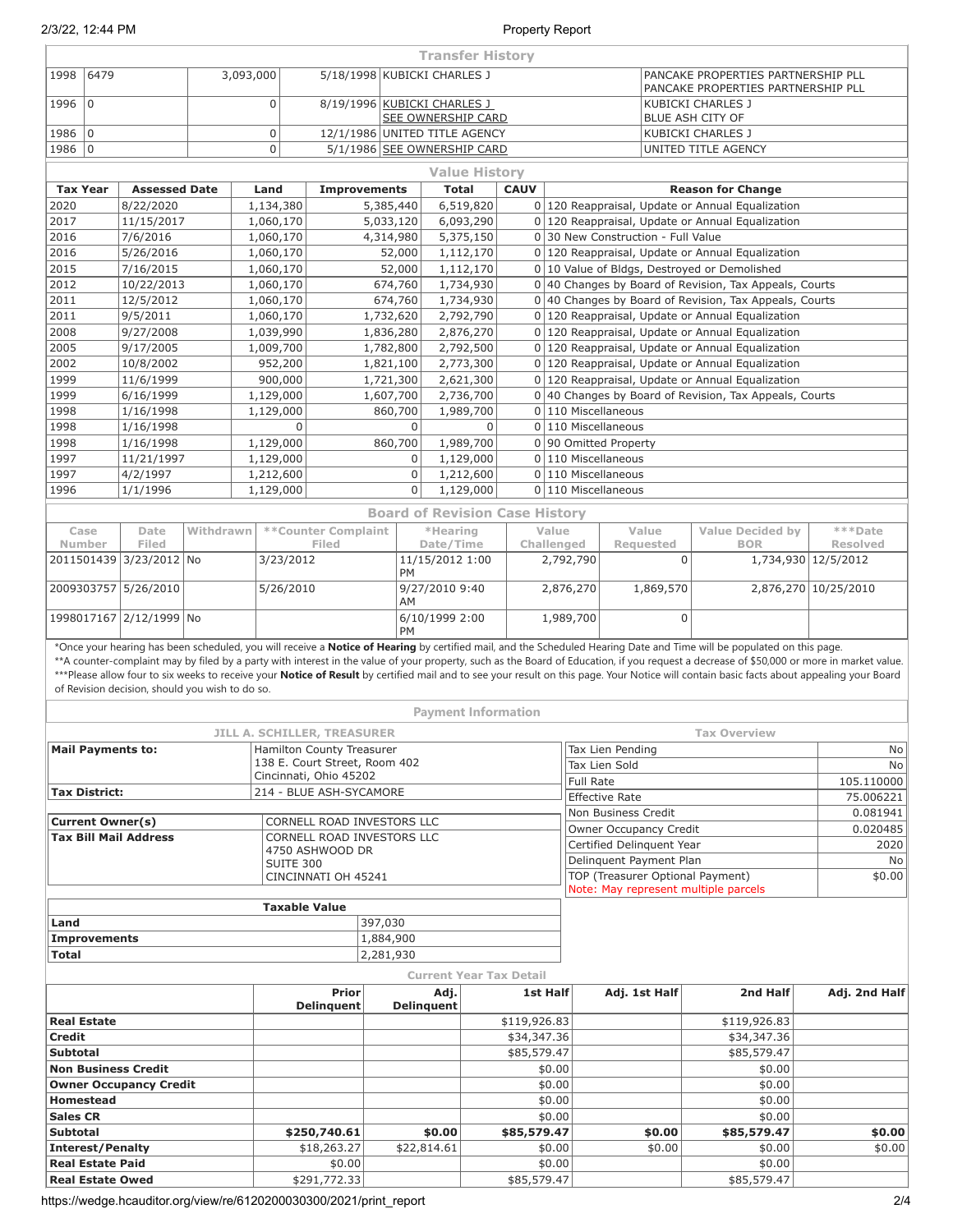|                                                                                                                                                                                                                                                                                                                                   |                         |                            |              |                                   | <b>Current Year Tax Detail</b>                                     |                               |                                      |                             |                |  |
|-----------------------------------------------------------------------------------------------------------------------------------------------------------------------------------------------------------------------------------------------------------------------------------------------------------------------------------|-------------------------|----------------------------|--------------|-----------------------------------|--------------------------------------------------------------------|-------------------------------|--------------------------------------|-----------------------------|----------------|--|
| <b>Special Assess Paid</b>                                                                                                                                                                                                                                                                                                        |                         |                            | \$0.00       |                                   | \$0.00                                                             |                               |                                      | \$0.00                      |                |  |
| <b>Special Assess Owed</b>                                                                                                                                                                                                                                                                                                        |                         | \$328.42                   |              |                                   | \$1,535.39                                                         |                               |                                      | \$93.39                     |                |  |
| <b>Total Due</b>                                                                                                                                                                                                                                                                                                                  |                         | \$292,100.75               |              |                                   | \$87,114.86                                                        |                               |                                      | \$85,672.86                 |                |  |
| <b>Total Paid</b>                                                                                                                                                                                                                                                                                                                 |                         |                            | \$0.00       |                                   | \$0.00                                                             |                               |                                      | \$0.00                      |                |  |
| <b>Unpaid Delg Contract</b>                                                                                                                                                                                                                                                                                                       |                         |                            | \$0.00       |                                   | \$0.00                                                             |                               |                                      | \$0.00                      |                |  |
| <b>Total Owed</b>                                                                                                                                                                                                                                                                                                                 |                         | \$292,100.75               |              |                                   | \$379,215.61                                                       |                               |                                      | \$464,888.47                |                |  |
|                                                                                                                                                                                                                                                                                                                                   |                         |                            |              |                                   | Special Assessment Detail for 55-551 BLUE ASH - Weeds & High Grass |                               |                                      |                             |                |  |
|                                                                                                                                                                                                                                                                                                                                   |                         | Prior<br><b>Delinquent</b> |              | Adj.<br><b>Delinquent</b>         | <b>1st Half</b>                                                    |                               | Adj. 1st Half                        | 2nd Half                    | Adj. 2nd Half  |  |
| Charge                                                                                                                                                                                                                                                                                                                            |                         | \$0.00                     |              | \$0.00                            | \$1,442.00                                                         |                               | \$0.00                               | \$0.00                      | \$0.00         |  |
| <b>Interest/Penalty</b>                                                                                                                                                                                                                                                                                                           |                         | \$0.00                     |              | \$0.00                            | \$0.00                                                             |                               | \$0.00                               | \$0.00                      | \$0.00         |  |
| Paid                                                                                                                                                                                                                                                                                                                              |                         | \$0.00                     |              |                                   | \$0.00                                                             |                               |                                      | \$0.00                      |                |  |
| Owed                                                                                                                                                                                                                                                                                                                              |                         | \$0.00                     |              |                                   | \$1,442.00                                                         |                               |                                      | \$0.00                      |                |  |
|                                                                                                                                                                                                                                                                                                                                   |                         |                            |              |                                   | <b>Special Assessment Detail for 13-999 STORM WATER</b>            |                               |                                      |                             |                |  |
|                                                                                                                                                                                                                                                                                                                                   |                         | Prior                      |              | Adj.                              | 1st Half                                                           |                               | Adj. 1st Half                        | 2nd Half                    | Adj. 2nd Half  |  |
|                                                                                                                                                                                                                                                                                                                                   |                         | <b>Delinquent</b>          |              | Delinquent                        |                                                                    |                               |                                      |                             |                |  |
| Charge                                                                                                                                                                                                                                                                                                                            |                         | \$282.26                   |              | \$0.00                            | \$93.39                                                            |                               | \$0.00                               | \$93.39                     | \$0.00         |  |
| <b>Interest/Penalty</b>                                                                                                                                                                                                                                                                                                           |                         | \$20.63                    |              | \$25.53                           | \$0.00                                                             |                               | \$0.00                               | \$0.00                      | \$0.00         |  |
| Paid                                                                                                                                                                                                                                                                                                                              |                         | \$0.00                     |              |                                   | \$0.00                                                             |                               |                                      | \$0.00                      |                |  |
| Owed                                                                                                                                                                                                                                                                                                                              |                         | \$328.42                   |              |                                   | \$93.39                                                            |                               |                                      | \$93.39                     |                |  |
|                                                                                                                                                                                                                                                                                                                                   |                         |                            |              |                                   | <b>Payment Information for Current And Prior Year</b>              |                               |                                      |                             |                |  |
| <b>Date</b>                                                                                                                                                                                                                                                                                                                       | <b>Half</b>             |                            | <b>Prior</b> |                                   | 1st Half                                                           |                               |                                      | 2nd Half                    | <b>Surplus</b> |  |
| 1/31/2020                                                                                                                                                                                                                                                                                                                         | $1 - 2019$              |                            |              | \$0.00                            |                                                                    | \$83,681.77                   |                                      | \$0.00                      | \$0.00         |  |
| 6/20/2019                                                                                                                                                                                                                                                                                                                         | $2 - 2018$              |                            |              | \$0.00                            |                                                                    | \$0.00                        |                                      | \$80,923.91                 | \$0.00         |  |
| 1/31/2019                                                                                                                                                                                                                                                                                                                         | $1 - 2018$              |                            |              | \$0.00                            |                                                                    | \$80,923.91                   |                                      | \$0.00                      | \$0.00         |  |
| 6/20/2018                                                                                                                                                                                                                                                                                                                         | $2 - 2017$              |                            |              | \$0.00                            |                                                                    | \$0.00                        |                                      | \$77,767.13                 | \$0.00         |  |
| 1/31/2018                                                                                                                                                                                                                                                                                                                         | $1 - 2017$              |                            |              | \$0.00                            |                                                                    | \$77,767.13                   |                                      | \$0.00                      | \$0.00         |  |
| 6/20/2017                                                                                                                                                                                                                                                                                                                         | $2 - 2016$              |                            |              | \$0.00                            |                                                                    | \$0.00                        | \$70,202.07                          |                             | \$0.00         |  |
| 1/31/2017                                                                                                                                                                                                                                                                                                                         | $1 - 2016$              |                            |              | \$0.00                            |                                                                    | \$70,202.07                   |                                      | \$0.00                      | \$0.00         |  |
| <b>Market Value</b>                                                                                                                                                                                                                                                                                                               |                         |                            |              | Assessed Value (35%)              | <b>Tax Distribution Information</b>                                |                               |                                      | <b>Tax Rate Information</b> |                |  |
| Land                                                                                                                                                                                                                                                                                                                              |                         | 1,134,380 Land             |              |                                   |                                                                    | 397,030 Full Tax Rate (mills) |                                      |                             | 105.110000     |  |
| Building                                                                                                                                                                                                                                                                                                                          |                         | 5,385,440 Building         |              |                                   |                                                                    | 1,884,900 Reduction Factor    |                                      |                             | 0.286403       |  |
| <b>Total</b>                                                                                                                                                                                                                                                                                                                      |                         | 6,519,820 Total            |              |                                   |                                                                    |                               | 2,281,930 Effective Tax Rate (mills) | 75.006221                   |                |  |
|                                                                                                                                                                                                                                                                                                                                   |                         |                            |              |                                   |                                                                    |                               | Non Business Credit                  |                             | 0.081941       |  |
|                                                                                                                                                                                                                                                                                                                                   |                         |                            |              |                                   |                                                                    |                               | Owner Occupancy Credit               |                             | 0.020485       |  |
|                                                                                                                                                                                                                                                                                                                                   |                         |                            |              |                                   |                                                                    |                               |                                      |                             |                |  |
|                                                                                                                                                                                                                                                                                                                                   | <b>Tax Calculations</b> |                            |              |                                   |                                                                    |                               | <b>Half Year Tax Distributions</b>   |                             |                |  |
| Gross Real Estate Tax                                                                                                                                                                                                                                                                                                             |                         |                            | \$239,853.66 | <b>School District</b>            |                                                                    |                               |                                      |                             | \$244,982.87   |  |
| <b>Reduction Amount</b>                                                                                                                                                                                                                                                                                                           |                         |                            | \$68,694.72  | Township                          |                                                                    |                               |                                      |                             | \$0.00         |  |
| Non Business Credit                                                                                                                                                                                                                                                                                                               |                         |                            | \$0.00       | City/Village                      |                                                                    |                               |                                      |                             | \$15,495.29    |  |
| Owner Occupancy Credit                                                                                                                                                                                                                                                                                                            |                         |                            | \$0.00       | Joint Vocational School           |                                                                    |                               |                                      |                             | \$11,522.48    |  |
| Homestead                                                                                                                                                                                                                                                                                                                         |                         |                            | \$0.00       | County General Fund               |                                                                    |                               |                                      |                             | \$11,369.92    |  |
| Half Year Real Taxes                                                                                                                                                                                                                                                                                                              |                         |                            | \$85,579.47  | Public Library                    |                                                                    |                               |                                      |                             | \$9,247.55     |  |
| Sales Tax Credit                                                                                                                                                                                                                                                                                                                  |                         |                            | \$0.00       | Family Service/Treatment          |                                                                    |                               |                                      |                             | \$1,554.14     |  |
| + Current Assessment                                                                                                                                                                                                                                                                                                              |                         |                            | \$1,535.39   |                                   | HLTH/Hospital Care-Indigent                                        |                               |                                      |                             | \$12,440.88    |  |
| + Delinguent Assessment                                                                                                                                                                                                                                                                                                           |                         |                            | \$328.42     | Mental Health Levy                |                                                                    |                               |                                      |                             | \$10,646.55    |  |
| + Delinquent Real Estate                                                                                                                                                                                                                                                                                                          |                         |                            | \$291,772.33 | <b>Developmental Disabilities</b> |                                                                    |                               | \$18,878.25                          |                             |                |  |
| Semi Annual Net                                                                                                                                                                                                                                                                                                                   |                         |                            | \$379,215.61 | Park District                     |                                                                    |                               |                                      |                             | \$9,501.33     |  |
|                                                                                                                                                                                                                                                                                                                                   |                         |                            |              | Crime Information Center          |                                                                    |                               |                                      |                             | \$1,383.90     |  |
|                                                                                                                                                                                                                                                                                                                                   |                         |                            |              | Children Services                 |                                                                    |                               |                                      |                             | \$21,081.84    |  |
|                                                                                                                                                                                                                                                                                                                                   |                         |                            |              | Senior Services                   |                                                                    |                               |                                      |                             | \$7,192.33     |  |
|                                                                                                                                                                                                                                                                                                                                   |                         |                            |              | Zoological Park                   |                                                                    |                               |                                      |                             | \$2,054.47     |  |
| This shows the most recent tax bill calculation which normally occurs in early December and May. However, adjustments or corrections may have been applied to the tax bill after the<br>initial tax calculation. Go to the Payment Detail tab to view any corrections or adjustments occurring after the initial tax calculation. |                         |                            |              |                                   |                                                                    |                               |                                      |                             |                |  |
|                                                                                                                                                                                                                                                                                                                                   |                         |                            |              |                                   | <b>Parcel Photo</b>                                                |                               |                                      |                             |                |  |
|                                                                                                                                                                                                                                                                                                                                   |                         |                            |              |                                   |                                                                    |                               |                                      |                             |                |  |
|                                                                                                                                                                                                                                                                                                                                   |                         |                            |              |                                   |                                                                    |                               |                                      |                             |                |  |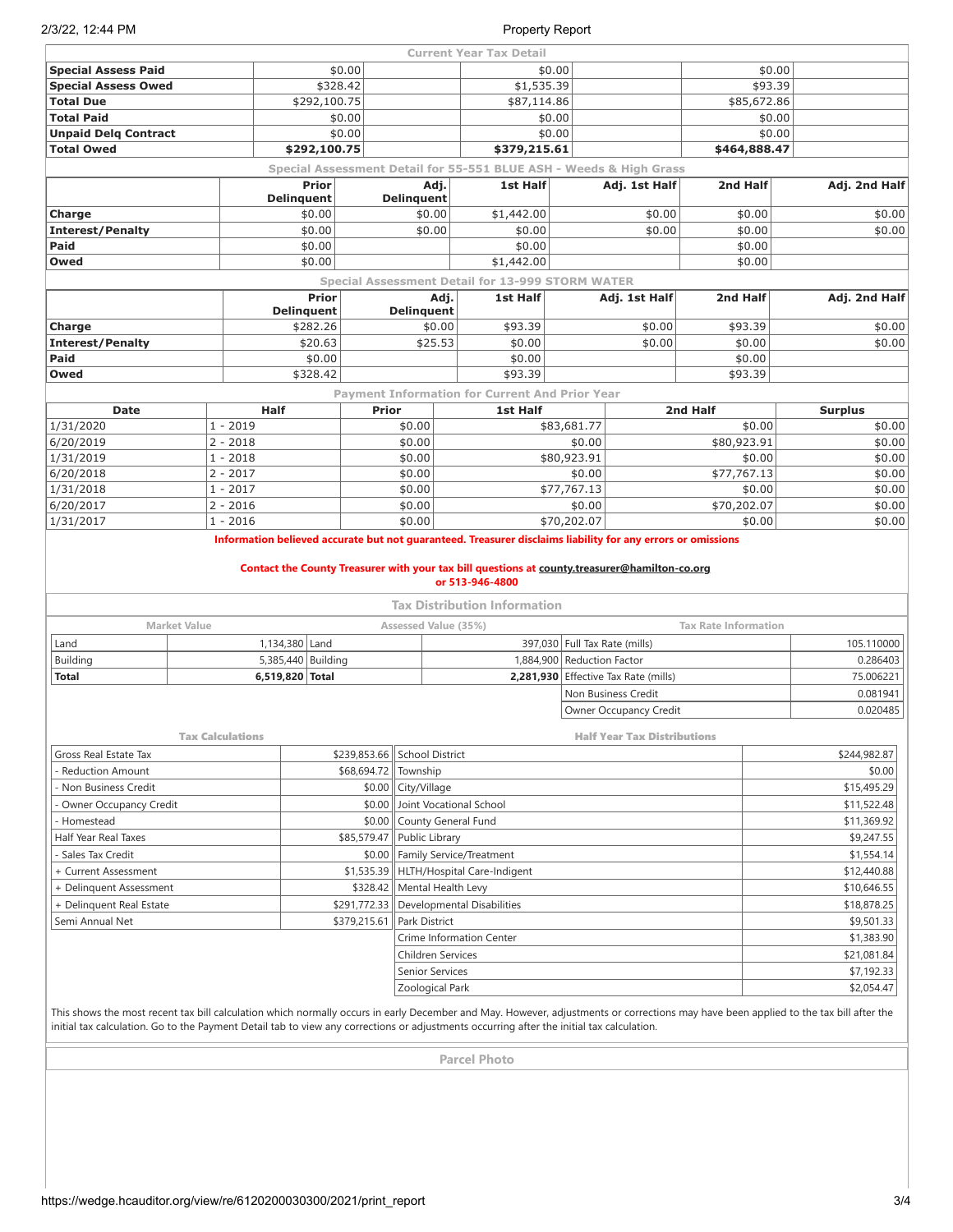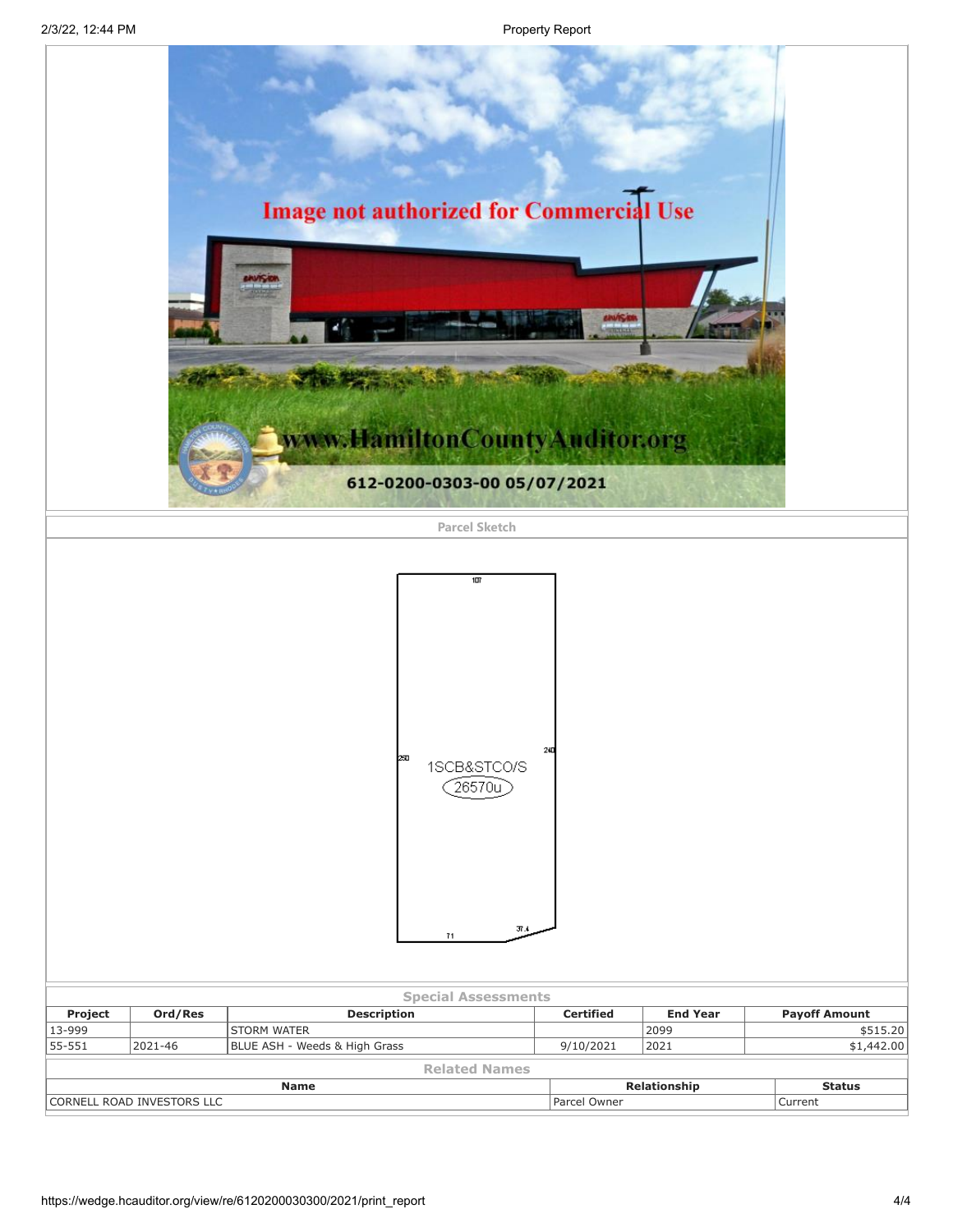*generated on 2/3/2022 12:39:57 PM EST*

# **Dusty Rhodes, Hamilton County Auditor**

**Property Report**

| <b>Parcel ID</b>   | .                                                                                                                                                                                                                                |  |                                                | <b>Address</b> |                      |                               |                                                  |                                        | <b>Index Order</b>                                                                           |       |        |                  | <b>Tax Year</b>                                    |                                                                                                                                                                                                                                                                                                                                                                                                                                                                                                                                                               |          |                            |
|--------------------|----------------------------------------------------------------------------------------------------------------------------------------------------------------------------------------------------------------------------------|--|------------------------------------------------|----------------|----------------------|-------------------------------|--------------------------------------------------|----------------------------------------|----------------------------------------------------------------------------------------------|-------|--------|------------------|----------------------------------------------------|---------------------------------------------------------------------------------------------------------------------------------------------------------------------------------------------------------------------------------------------------------------------------------------------------------------------------------------------------------------------------------------------------------------------------------------------------------------------------------------------------------------------------------------------------------------|----------|----------------------------|
|                    | 612-0170-0184-00                                                                                                                                                                                                                 |  |                                                | ASHWOOD DR     |                      |                               |                                                  |                                        | Parcel Number                                                                                |       |        |                  | 2021 Payable 2022                                  |                                                                                                                                                                                                                                                                                                                                                                                                                                                                                                                                                               |          |                            |
|                    |                                                                                                                                                                                                                                  |  |                                                |                |                      |                               |                                                  |                                        | <b>Property Information</b>                                                                  |       |        |                  |                                                    |                                                                                                                                                                                                                                                                                                                                                                                                                                                                                                                                                               |          |                            |
|                    | <b>Tax District</b><br><b>School District</b>                                                                                                                                                                                    |  | 214 - BLUE ASH-SYCAMORE<br><b>SYCAMORE CSD</b> |                |                      |                               |                                                  |                                        |                                                                                              |       |        |                  |                                                    | Images/Sketches                                                                                                                                                                                                                                                                                                                                                                                                                                                                                                                                               |          |                            |
|                    | <b>Appraisal Area</b><br>61203 - BLUE ASH 03                                                                                                                                                                                     |  |                                                |                |                      |                               | <b>Auditor Land Use</b>                          |                                        | 400 - COMMERCIAL VACANT LAND                                                                 |       |        |                  |                                                    |                                                                                                                                                                                                                                                                                                                                                                                                                                                                                                                                                               |          |                            |
|                    | <b>Owner Name and Address</b><br>CORNELL ROAD INVESTORS LLC<br>4750 ASHWOOD DR<br>SUITE 300<br>CINCINNATI OH 45241<br>(call 946-4015 if incorrect)                                                                               |  |                                                |                |                      |                               | <b>Tax Bill Mail Address</b><br><b>SUITE 300</b> | 4750 ASHWOOD DR<br>CINCINNATI OH 45241 | CORNELL ROAD INVESTORS LLC<br>(Questions? 946-4800 or<br>treasurer.taxbills@hamilton-co.org) |       |        |                  |                                                    |                                                                                                                                                                                                                                                                                                                                                                                                                                                                                                                                                               |          |                            |
|                    | <b>Assessed Value</b>                                                                                                                                                                                                            |  |                                                |                |                      |                               | <b>Effective Tax Rate</b>                        |                                        |                                                                                              |       |        |                  |                                                    | <b>Total Tax</b>                                                                                                                                                                                                                                                                                                                                                                                                                                                                                                                                              |          |                            |
| 136,720            |                                                                                                                                                                                                                                  |  |                                                |                |                      |                               | 75.006221                                        |                                        |                                                                                              |       |        |                  |                                                    | \$27,869.42                                                                                                                                                                                                                                                                                                                                                                                                                                                                                                                                                   |          |                            |
|                    | <b>Property Description</b><br>ASHWOOD DR 159.90 X 405.29 IRR LOT 45 CORNELL PARK SUB BLK D                                                                                                                                      |  |                                                |                |                      |                               |                                                  |                                        |                                                                                              |       |        |                  |                                                    |                                                                                                                                                                                                                                                                                                                                                                                                                                                                                                                                                               |          |                            |
|                    |                                                                                                                                                                                                                                  |  | <b>Appraisal/Sales Summary</b>                 |                |                      |                               |                                                  |                                        |                                                                                              |       |        |                  |                                                    | Tax/Credit/Value Summary                                                                                                                                                                                                                                                                                                                                                                                                                                                                                                                                      |          |                            |
| Year Built         |                                                                                                                                                                                                                                  |  |                                                |                |                      |                               |                                                  |                                        |                                                                                              |       |        |                  | Board of Revision                                  |                                                                                                                                                                                                                                                                                                                                                                                                                                                                                                                                                               |          | YES(12)                    |
| <b>Total Rooms</b> |                                                                                                                                                                                                                                  |  |                                                |                |                      |                               |                                                  |                                        |                                                                                              |       |        |                  | Rental Registration                                |                                                                                                                                                                                                                                                                                                                                                                                                                                                                                                                                                               |          | No                         |
| # Bedrooms         | # Full Bathrooms                                                                                                                                                                                                                 |  |                                                |                |                      |                               |                                                  |                                        |                                                                                              |       |        |                  | Homestead                                          |                                                                                                                                                                                                                                                                                                                                                                                                                                                                                                                                                               |          | No                         |
|                    | # Half Bathrooms                                                                                                                                                                                                                 |  |                                                |                |                      |                               |                                                  |                                        |                                                                                              |       |        |                  | Owner Occupancy Credit<br>Foreclosure              |                                                                                                                                                                                                                                                                                                                                                                                                                                                                                                                                                               |          | No<br>Yes                  |
|                    | Last Transfer Date                                                                                                                                                                                                               |  |                                                |                | 4/17/2015            |                               |                                                  |                                        |                                                                                              |       |        |                  | <b>Special Assessments</b>                         |                                                                                                                                                                                                                                                                                                                                                                                                                                                                                                                                                               |          | Yes                        |
|                    | Last Sale Amount                                                                                                                                                                                                                 |  |                                                |                | \$1,492,500          |                               |                                                  |                                        |                                                                                              |       |        |                  | Market Land Value                                  |                                                                                                                                                                                                                                                                                                                                                                                                                                                                                                                                                               |          | 390,620                    |
|                    | Conveyance Number                                                                                                                                                                                                                |  |                                                |                | 84144                |                               |                                                  |                                        |                                                                                              |       |        |                  | <b>CAUV Value</b>                                  |                                                                                                                                                                                                                                                                                                                                                                                                                                                                                                                                                               |          | $\mathbf 0$                |
| Deed Type          |                                                                                                                                                                                                                                  |  | WD - Warranty Deed (Conv)                      |                |                      |                               |                                                  |                                        |                                                                                              |       |        |                  | Market Improvement Value                           |                                                                                                                                                                                                                                                                                                                                                                                                                                                                                                                                                               |          | $\mathbf 0$                |
|                    | Deed Number                                                                                                                                                                                                                      |  |                                                |                | 342470               |                               |                                                  |                                        |                                                                                              |       |        |                  | Market Total Value                                 |                                                                                                                                                                                                                                                                                                                                                                                                                                                                                                                                                               |          | 390,620                    |
|                    | # of Parcels Sold                                                                                                                                                                                                                |  |                                                |                | 2                    |                               |                                                  |                                        |                                                                                              |       |        |                  | <b>TIF Value</b>                                   |                                                                                                                                                                                                                                                                                                                                                                                                                                                                                                                                                               |          | 0                          |
| Acreage            |                                                                                                                                                                                                                                  |  |                                                |                | 1.683                |                               |                                                  |                                        |                                                                                              |       |        |                  | <b>Abated Value</b>                                |                                                                                                                                                                                                                                                                                                                                                                                                                                                                                                                                                               |          | $\mathsf 0$<br>$\mathbf 0$ |
|                    |                                                                                                                                                                                                                                  |  |                                                |                |                      |                               |                                                  | Exempt Value<br><b>Taxes Paid</b>      |                                                                                              |       | \$0.00 |                  |                                                    |                                                                                                                                                                                                                                                                                                                                                                                                                                                                                                                                                               |          |                            |
|                    |                                                                                                                                                                                                                                  |  |                                                |                |                      |                               |                                                  |                                        |                                                                                              |       |        |                  | Tax as % of Total Value                            |                                                                                                                                                                                                                                                                                                                                                                                                                                                                                                                                                               |          | 0.000%                     |
|                    |                                                                                                                                                                                                                                  |  |                                                |                |                      |                               |                                                  |                                        |                                                                                              |       |        |                  |                                                    |                                                                                                                                                                                                                                                                                                                                                                                                                                                                                                                                                               |          |                            |
|                    |                                                                                                                                                                                                                                  |  |                                                |                |                      |                               |                                                  | <b>Notes</b>                           |                                                                                              |       |        |                  |                                                    |                                                                                                                                                                                                                                                                                                                                                                                                                                                                                                                                                               |          |                            |
|                    | 1) 10/25/10 bor 09-303757 no change 2) 12/5/12 bor #11-501439 no change                                                                                                                                                          |  |                                                |                |                      |                               |                                                  |                                        |                                                                                              |       |        |                  |                                                    |                                                                                                                                                                                                                                                                                                                                                                                                                                                                                                                                                               |          |                            |
|                    |                                                                                                                                                                                                                                  |  |                                                |                |                      |                               |                                                  |                                        | <b>Structure List</b>                                                                        |       |        |                  |                                                    |                                                                                                                                                                                                                                                                                                                                                                                                                                                                                                                                                               |          |                            |
|                    |                                                                                                                                                                                                                                  |  | <b>Structure Name</b>                          |                |                      |                               | <b>Use Code</b>                                  |                                        |                                                                                              |       |        | Finished Sq. Ft. |                                                    | <b>Year Built</b>                                                                                                                                                                                                                                                                                                                                                                                                                                                                                                                                             |          |                            |
|                    |                                                                                                                                                                                                                                  |  |                                                |                |                      |                               |                                                  |                                        | <b>No Proposed Levies Found</b>                                                              |       |        |                  |                                                    |                                                                                                                                                                                                                                                                                                                                                                                                                                                                                                                                                               |          |                            |
|                    |                                                                                                                                                                                                                                  |  |                                                |                |                      |                               |                                                  |                                        | Levies Passed - 2021 Pay 2022 Tax Bill                                                       |       |        |                  |                                                    |                                                                                                                                                                                                                                                                                                                                                                                                                                                                                                                                                               |          |                            |
| Levy               |                                                                                                                                                                                                                                  |  |                                                |                |                      |                               |                                                  | Levy Type                              |                                                                                              | Mills |        |                  | <b>Current Annual Tax</b>                          | <b>Estimated Annual Tax</b>                                                                                                                                                                                                                                                                                                                                                                                                                                                                                                                                   |          | <b>Note</b>                |
|                    | Hamilton County - Children Services                                                                                                                                                                                              |  |                                                |                |                      |                               |                                                  |                                        | Renewal                                                                                      |       | 2.77   |                  | \$331.77                                           |                                                                                                                                                                                                                                                                                                                                                                                                                                                                                                                                                               | \$331.77 | B                          |
|                    | Hamilton County - Children Services                                                                                                                                                                                              |  |                                                |                |                      |                               |                                                  |                                        | Additional                                                                                   |       | 1.74   |                  | \$0.00                                             |                                                                                                                                                                                                                                                                                                                                                                                                                                                                                                                                                               | \$237.89 | B                          |
|                    | Great Parks - Parks & Recreation                                                                                                                                                                                                 |  |                                                |                |                      |                               |                                                  |                                        | Additional                                                                                   |       | 0.95   |                  | \$0.00                                             |                                                                                                                                                                                                                                                                                                                                                                                                                                                                                                                                                               | \$129.88 | B                          |
|                    | whether a parcel receives any abatement, credit, or reduction during the levy period.<br>rollback for the commercial and industrial classes of property, and agricultural property used for the commercial production of timber. |  |                                                |                |                      |                               |                                                  |                                        |                                                                                              |       |        |                  |                                                    | This is an estimated levy payment based on the current value of your property. Actual tax amounts per tax year may vary based on changes in property valuation and based on<br>Effective for the tax year 2005, Ohio's biennial budget bill, Amended Substitute House Bill 66, signed by the Governor on June 30, 2005, terminates the 10 percent real property tax<br>Effective for the tax year 2013, Ohio's biennial budget bill, House Bill 59, signed by the Governor on June 30, 2013, terminates the 10 percent real property tax rollback and the 2.5 |          |                            |
|                    | for the stadium tax credit.                                                                                                                                                                                                      |  |                                                |                |                      |                               |                                                  |                                        |                                                                                              |       |        |                  |                                                    | percent homestead credit on all additional or replacement levies passed at the November 5, 2013 election or after. As a result of this legislation, those same levies will not qualify                                                                                                                                                                                                                                                                                                                                                                        |          |                            |
|                    | Occupancy Credit Rollback Factor, as well as the stadium tax credit.                                                                                                                                                             |  |                                                |                |                      |                               |                                                  |                                        |                                                                                              |       |        |                  |                                                    | Existing and renewal levies, as well as levies passed at the May 7,2013 and August 6, 2013 elections will qualify for the credits. Residential and most agricultural properties with<br>qualifying levies will receive what is now the Non-Business Credit Rollback Factor. Owner occupied residential dwellings with qualifying levies will receive what is now the Owner                                                                                                                                                                                    |          |                            |
|                    |                                                                                                                                                                                                                                  |  |                                                |                |                      |                               |                                                  |                                        | <b>Transfer History</b>                                                                      |       |        |                  |                                                    |                                                                                                                                                                                                                                                                                                                                                                                                                                                                                                                                                               |          |                            |
| Year               | Conveyance #                                                                                                                                                                                                                     |  | <b>Selling Price</b>                           |                | <b>Transfer Date</b> |                               |                                                  |                                        | <b>Previous Owner</b>                                                                        |       |        |                  |                                                    | <b>Current Owner</b>                                                                                                                                                                                                                                                                                                                                                                                                                                                                                                                                          |          |                            |
| 2015               | 84144                                                                                                                                                                                                                            |  |                                                | 1,492,500      |                      |                               |                                                  |                                        | 4/17/2015 PANCAKE PROPERTIES PARTNERSHIP PLL                                                 |       |        |                  |                                                    | CORNELL ROAD INVESTORS LLC                                                                                                                                                                                                                                                                                                                                                                                                                                                                                                                                    |          |                            |
| 1998               | 6479                                                                                                                                                                                                                             |  |                                                | 3,093,000      |                      | 5/18/1998 KUBICKI CHARLES J   |                                                  |                                        |                                                                                              |       |        |                  |                                                    | PANCAKE PROPERTIES PARTNERSHIP PLL<br>PANCAKE PROPERTIES PARTNERSHIP PLL                                                                                                                                                                                                                                                                                                                                                                                                                                                                                      |          |                            |
| 1986               | $\mathbf 0$                                                                                                                                                                                                                      |  |                                                | 0              |                      | 12/1/1986 UNITED TITLE AGENCY |                                                  |                                        |                                                                                              |       |        |                  | KUBICKI CHARLES J                                  |                                                                                                                                                                                                                                                                                                                                                                                                                                                                                                                                                               |          |                            |
| 1986               | $ 0\rangle$                                                                                                                                                                                                                      |  |                                                | 0              |                      | 5/1/1986 SEE OWNERSHIP CARD   |                                                  |                                        |                                                                                              |       |        |                  | UNITED TITLE AGENCY                                |                                                                                                                                                                                                                                                                                                                                                                                                                                                                                                                                                               |          |                            |
|                    |                                                                                                                                                                                                                                  |  |                                                |                |                      |                               |                                                  |                                        | <b>Value History</b>                                                                         |       |        |                  |                                                    |                                                                                                                                                                                                                                                                                                                                                                                                                                                                                                                                                               |          |                            |
| <b>Tax Year</b>    |                                                                                                                                                                                                                                  |  | <b>Assessed Date</b>                           | Land           |                      | <b>Improvements</b>           |                                                  | <b>Total</b>                           | <b>CAUV</b>                                                                                  |       |        |                  |                                                    | <b>Reason for Change</b>                                                                                                                                                                                                                                                                                                                                                                                                                                                                                                                                      |          |                            |
| 2020               | 8/22/2020                                                                                                                                                                                                                        |  |                                                | 390,620        |                      |                               | 0                                                | 390,620                                |                                                                                              |       |        |                  | 0   120 Reappraisal, Update or Annual Equalization |                                                                                                                                                                                                                                                                                                                                                                                                                                                                                                                                                               |          |                            |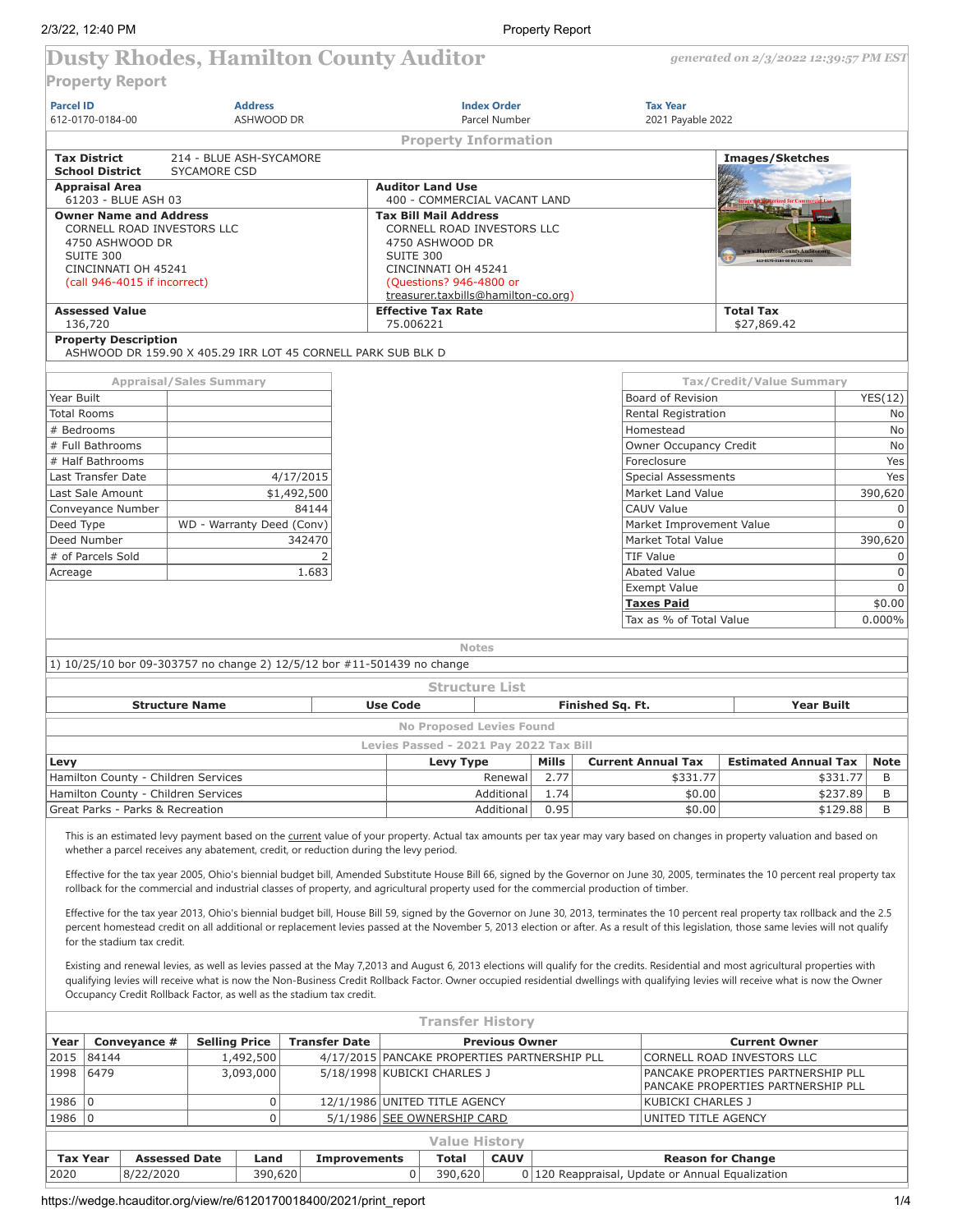2/3/22, 12:40 PM Property Report

|                                                 |             |            |                                                         |                        |                                                         | <b>Value History</b>           |             |                  |                                                  |                                                                          |                                                                                                                                                                                                                                                                                                                                                                                        |                    |  |  |  |
|-------------------------------------------------|-------------|------------|---------------------------------------------------------|------------------------|---------------------------------------------------------|--------------------------------|-------------|------------------|--------------------------------------------------|--------------------------------------------------------------------------|----------------------------------------------------------------------------------------------------------------------------------------------------------------------------------------------------------------------------------------------------------------------------------------------------------------------------------------------------------------------------------------|--------------------|--|--|--|
| 2017                                            | 11/15/2017  |            | 365,070                                                 |                        | $\mathbf 0$                                             | 365,070                        |             |                  |                                                  |                                                                          | 0 120 Reappraisal, Update or Annual Equalization                                                                                                                                                                                                                                                                                                                                       |                    |  |  |  |
| 2012                                            | 10/22/2013  |            | 365,070                                                 |                        | $\mathbf 0$                                             | 365,070                        |             |                  |                                                  |                                                                          | $0 40$ Changes by Board of Revision, Tax Appeals, Courts                                                                                                                                                                                                                                                                                                                               |                    |  |  |  |
| 2011                                            | 12/5/2012   |            | 365,070                                                 |                        | $\mathsf{O}$                                            | 365,070                        |             |                  |                                                  |                                                                          | 0 40 Changes by Board of Revision, Tax Appeals, Courts                                                                                                                                                                                                                                                                                                                                 |                    |  |  |  |
| 2011                                            | 9/5/2011    |            | 365,070                                                 |                        | $\mathbf 0$                                             | 365,070                        |             |                  |                                                  |                                                                          | 0 120 Reappraisal, Update or Annual Equalization                                                                                                                                                                                                                                                                                                                                       |                    |  |  |  |
| 2008                                            | 9/27/2008   |            | 365,100                                                 |                        | $\mathsf 0$                                             | 365,100                        |             |                  | 0 120 Reappraisal, Update or Annual Equalization |                                                                          |                                                                                                                                                                                                                                                                                                                                                                                        |                    |  |  |  |
| 2005                                            | 9/17/2005   |            | 365,100                                                 |                        | $\mathbf 0$                                             | 365,100                        |             |                  |                                                  |                                                                          | 0 120 Reappraisal, Update or Annual Equalization                                                                                                                                                                                                                                                                                                                                       |                    |  |  |  |
| 2002                                            | 10/8/2002   |            | 355,600                                                 |                        | $\mathbf 0$                                             | 355,600                        |             |                  | 0 120 Reappraisal, Update or Annual Equalization |                                                                          |                                                                                                                                                                                                                                                                                                                                                                                        |                    |  |  |  |
| 2000                                            | 2/28/2000   |            | 329,900                                                 |                        | $\mathsf 0$                                             | 329,900                        |             |                  | $0 110$ Miscellaneous                            |                                                                          |                                                                                                                                                                                                                                                                                                                                                                                        |                    |  |  |  |
| 2000                                            | 2/28/2000   |            | $\mathbf 0$                                             |                        | $\mathbf 0$                                             | $\Omega$                       |             |                  | 0 110 Miscellaneous                              |                                                                          |                                                                                                                                                                                                                                                                                                                                                                                        |                    |  |  |  |
| 1999                                            | 11/6/1999   |            | 329,900                                                 |                        |                                                         |                                |             |                  |                                                  |                                                                          | 0 120 Reappraisal, Update or Annual Equalization                                                                                                                                                                                                                                                                                                                                       |                    |  |  |  |
| 1996                                            | 1/1/1996    |            | 356,300                                                 | $\mathbf 0$<br>356,300 |                                                         |                                |             |                  |                                                  | 0 110 Miscellaneous                                                      |                                                                                                                                                                                                                                                                                                                                                                                        |                    |  |  |  |
|                                                 |             |            |                                                         |                        | <b>Board of Revision Case History</b>                   |                                |             |                  |                                                  |                                                                          |                                                                                                                                                                                                                                                                                                                                                                                        |                    |  |  |  |
| Case                                            | Date        | Withdrawn  | **Counter Complaint                                     |                        |                                                         | *Hearing                       |             | Value            |                                                  | Value                                                                    | <b>Value Decided by</b>                                                                                                                                                                                                                                                                                                                                                                | ***Date            |  |  |  |
| Number                                          | Filed       |            | Filed                                                   |                        |                                                         | Date/Time                      |             | Challenged       |                                                  | Requested                                                                | <b>BOR</b>                                                                                                                                                                                                                                                                                                                                                                             | <b>Resolved</b>    |  |  |  |
| 2011501439 3/23/2012 No                         |             |            | 3/23/2012                                               |                        | 11/15/2012 1:00                                         |                                |             |                  | 365,070                                          | 2,000,000                                                                |                                                                                                                                                                                                                                                                                                                                                                                        | 365,070 12/5/2012  |  |  |  |
|                                                 |             |            |                                                         |                        | PM                                                      |                                |             |                  |                                                  |                                                                          |                                                                                                                                                                                                                                                                                                                                                                                        |                    |  |  |  |
| 2009303757 5/26/2010                            |             |            | 5/26/2010                                               |                        | 9/27/2010 9:40<br>AM                                    |                                |             |                  | 365,100                                          | 350,000                                                                  |                                                                                                                                                                                                                                                                                                                                                                                        | 365,100 10/25/2010 |  |  |  |
| 1998017167 2/12/1999 No                         |             |            |                                                         |                        | 6/10/1999 2:00<br><b>PM</b>                             |                                |             |                  | 356,300                                          | 3,093,000                                                                |                                                                                                                                                                                                                                                                                                                                                                                        |                    |  |  |  |
|                                                 |             |            |                                                         |                        |                                                         |                                |             |                  |                                                  |                                                                          | *Once your hearing has been scheduled, you will receive a Notice of Hearing by certified mail, and the Scheduled Hearing Date and Time will be populated on this page.                                                                                                                                                                                                                 |                    |  |  |  |
| of Revision decision, should you wish to do so. |             |            |                                                         |                        |                                                         |                                |             |                  |                                                  |                                                                          | **A counter-complaint may by filed by a party with interest in the value of your property, such as the Board of Education, if you request a decrease of \$50,000 or more in market value.<br>***Please allow four to six weeks to receive your Notice of Result by certified mail and to see your result on this page. Your Notice will contain basic facts about appealing your Board |                    |  |  |  |
|                                                 |             |            |                                                         |                        |                                                         | <b>Payment Information</b>     |             |                  |                                                  |                                                                          |                                                                                                                                                                                                                                                                                                                                                                                        |                    |  |  |  |
|                                                 |             |            | JILL A. SCHILLER, TREASURER                             |                        |                                                         |                                |             |                  |                                                  |                                                                          | <b>Tax Overview</b>                                                                                                                                                                                                                                                                                                                                                                    |                    |  |  |  |
| <b>Mail Payments to:</b>                        |             |            | Hamilton County Treasurer                               |                        |                                                         |                                |             |                  |                                                  | Tax Lien Pending                                                         |                                                                                                                                                                                                                                                                                                                                                                                        | No                 |  |  |  |
|                                                 |             |            | 138 E. Court Street, Room 402<br>Cincinnati, Ohio 45202 |                        |                                                         |                                |             |                  |                                                  | Tax Lien Sold                                                            |                                                                                                                                                                                                                                                                                                                                                                                        | No                 |  |  |  |
| <b>Tax District:</b>                            |             |            | 214 - BLUE ASH-SYCAMORE                                 |                        |                                                         |                                |             |                  | <b>Full Rate</b>                                 |                                                                          |                                                                                                                                                                                                                                                                                                                                                                                        | 105.110000         |  |  |  |
|                                                 |             |            |                                                         |                        |                                                         |                                |             |                  |                                                  | <b>Effective Rate</b>                                                    |                                                                                                                                                                                                                                                                                                                                                                                        | 75.006221          |  |  |  |
| <b>Current Owner(s)</b>                         |             |            | CORNELL ROAD INVESTORS LLC                              |                        |                                                         |                                |             |                  |                                                  | Non Business Credit                                                      |                                                                                                                                                                                                                                                                                                                                                                                        | 0.081941           |  |  |  |
| <b>Tax Bill Mail Address</b>                    |             |            | CORNELL ROAD INVESTORS LLC                              |                        |                                                         |                                |             |                  |                                                  | Owner Occupancy Credit                                                   |                                                                                                                                                                                                                                                                                                                                                                                        | 0.020485           |  |  |  |
|                                                 |             |            | 4750 ASHWOOD DR                                         |                        |                                                         |                                |             |                  |                                                  | Certified Delinquent Year                                                |                                                                                                                                                                                                                                                                                                                                                                                        | 2020               |  |  |  |
|                                                 |             |            | SUITE 300                                               |                        |                                                         |                                |             |                  |                                                  | Delinquent Payment Plan                                                  |                                                                                                                                                                                                                                                                                                                                                                                        | No                 |  |  |  |
|                                                 |             |            | CINCINNATI OH 45241                                     |                        |                                                         |                                |             |                  |                                                  | TOP (Treasurer Optional Payment)<br>Note: May represent multiple parcels |                                                                                                                                                                                                                                                                                                                                                                                        | \$0.00             |  |  |  |
|                                                 |             |            | <b>Taxable Value</b>                                    |                        |                                                         |                                |             |                  |                                                  |                                                                          |                                                                                                                                                                                                                                                                                                                                                                                        |                    |  |  |  |
| Land                                            |             |            |                                                         |                        | 136,720                                                 |                                |             |                  |                                                  |                                                                          |                                                                                                                                                                                                                                                                                                                                                                                        |                    |  |  |  |
| <b>Improvements</b>                             |             |            |                                                         | $\overline{0}$         |                                                         |                                |             |                  |                                                  |                                                                          |                                                                                                                                                                                                                                                                                                                                                                                        |                    |  |  |  |
| <b>Total</b>                                    |             |            |                                                         |                        | 136,720                                                 |                                |             |                  |                                                  |                                                                          |                                                                                                                                                                                                                                                                                                                                                                                        |                    |  |  |  |
|                                                 |             |            |                                                         |                        |                                                         | <b>Current Year Tax Detail</b> |             |                  |                                                  |                                                                          |                                                                                                                                                                                                                                                                                                                                                                                        |                    |  |  |  |
|                                                 |             |            |                                                         | <b>Prior</b>           |                                                         | Adj.                           |             | 1st Half         |                                                  | Adj. 1st Half                                                            | 2nd Half                                                                                                                                                                                                                                                                                                                                                                               | Adj. 2nd Half      |  |  |  |
|                                                 |             |            | <b>Delinquent</b>                                       |                        | <b>Delinquent</b>                                       |                                |             |                  |                                                  |                                                                          |                                                                                                                                                                                                                                                                                                                                                                                        |                    |  |  |  |
| <b>Real Estate</b>                              |             |            |                                                         |                        |                                                         |                                |             | \$7,185.32       |                                                  |                                                                          | \$7,185.32                                                                                                                                                                                                                                                                                                                                                                             |                    |  |  |  |
| <b>Credit</b><br><b>Subtotal</b>                |             |            |                                                         |                        |                                                         |                                |             | \$2,057.89       |                                                  |                                                                          | \$2,057.89                                                                                                                                                                                                                                                                                                                                                                             |                    |  |  |  |
| <b>Non Business Credit</b>                      |             |            |                                                         |                        |                                                         |                                |             | \$5,127.43       |                                                  |                                                                          | \$5,127.43                                                                                                                                                                                                                                                                                                                                                                             |                    |  |  |  |
| <b>Owner Occupancy Credit</b>                   |             |            |                                                         |                        |                                                         |                                |             | \$0.00<br>\$0.00 |                                                  |                                                                          | \$0.00                                                                                                                                                                                                                                                                                                                                                                                 |                    |  |  |  |
| <b>Homestead</b>                                |             |            |                                                         |                        |                                                         |                                |             | \$0.00           |                                                  |                                                                          | \$0.00<br>\$0.00                                                                                                                                                                                                                                                                                                                                                                       |                    |  |  |  |
| <b>Sales CR</b>                                 |             |            |                                                         |                        |                                                         |                                |             | \$0.00           |                                                  |                                                                          | \$0.00                                                                                                                                                                                                                                                                                                                                                                                 |                    |  |  |  |
| <b>Subtotal</b>                                 |             |            | \$15,022.69                                             |                        | \$0.00                                                  |                                | \$5,127.43  |                  |                                                  | \$0.00                                                                   | \$5,127.43                                                                                                                                                                                                                                                                                                                                                                             | \$0.00             |  |  |  |
| <b>Interest/Penalty</b>                         |             |            | \$1,098.27                                              |                        | \$1,372.03                                              |                                |             | \$0.00           |                                                  | \$0.00                                                                   | \$0.00                                                                                                                                                                                                                                                                                                                                                                                 | \$0.00             |  |  |  |
| <b>Real Estate Paid</b>                         |             |            |                                                         | \$0.00                 |                                                         |                                |             | \$0.00           |                                                  |                                                                          | \$0.00                                                                                                                                                                                                                                                                                                                                                                                 |                    |  |  |  |
| <b>Real Estate Owed</b>                         |             |            | \$17,481.05                                             |                        |                                                         |                                |             | \$5,127.43       |                                                  |                                                                          | \$5,127.43                                                                                                                                                                                                                                                                                                                                                                             |                    |  |  |  |
| <b>Special Assess Paid</b>                      |             |            |                                                         | \$0.00                 |                                                         |                                |             | \$0.00           |                                                  |                                                                          | \$0.00                                                                                                                                                                                                                                                                                                                                                                                 |                    |  |  |  |
| <b>Special Assess Owed</b>                      |             |            |                                                         | \$84.88                |                                                         |                                |             | \$24.32          |                                                  |                                                                          | \$24.31                                                                                                                                                                                                                                                                                                                                                                                |                    |  |  |  |
| <b>Total Due</b>                                |             |            | \$17,565.93                                             |                        |                                                         |                                |             | \$5,151.75       |                                                  |                                                                          | \$5,151.74                                                                                                                                                                                                                                                                                                                                                                             |                    |  |  |  |
| <b>Total Paid</b><br>\$0.00                     |             |            |                                                         |                        |                                                         |                                |             | \$0.00           |                                                  |                                                                          | \$0.00                                                                                                                                                                                                                                                                                                                                                                                 |                    |  |  |  |
| <b>Unpaid Delg Contract</b>                     |             |            |                                                         | \$0.00                 |                                                         |                                |             | \$0.00           |                                                  |                                                                          | \$0.00                                                                                                                                                                                                                                                                                                                                                                                 |                    |  |  |  |
| <b>Total Owed</b>                               |             |            | \$17,565.93                                             |                        |                                                         |                                | \$22,717.68 |                  |                                                  |                                                                          | \$27,869.42                                                                                                                                                                                                                                                                                                                                                                            |                    |  |  |  |
|                                                 |             |            |                                                         |                        | <b>Special Assessment Detail for 13-999 STORM WATER</b> |                                |             |                  |                                                  |                                                                          |                                                                                                                                                                                                                                                                                                                                                                                        |                    |  |  |  |
|                                                 |             |            | Prior                                                   |                        | Adj.                                                    |                                | 1st Half    |                  |                                                  | Adj. 1st Half                                                            | 2nd Half                                                                                                                                                                                                                                                                                                                                                                               | Adj. 2nd Half      |  |  |  |
|                                                 |             |            | <b>Delinquent</b>                                       |                        | <b>Delinquent</b>                                       |                                |             |                  |                                                  |                                                                          |                                                                                                                                                                                                                                                                                                                                                                                        |                    |  |  |  |
| Charge                                          |             |            | \$72.94                                                 |                        | \$0.00                                                  |                                | \$24.32     |                  |                                                  | \$0.00                                                                   | \$24.31                                                                                                                                                                                                                                                                                                                                                                                | \$0.00             |  |  |  |
| <b>Interest/Penalty</b>                         |             |            | \$5.30                                                  |                        | \$6.64                                                  |                                | \$0.00      |                  |                                                  | \$0.00                                                                   | \$0.00                                                                                                                                                                                                                                                                                                                                                                                 | \$0.00             |  |  |  |
| Paid                                            |             |            | \$0.00                                                  |                        |                                                         |                                | \$0.00      |                  |                                                  |                                                                          | \$0.00                                                                                                                                                                                                                                                                                                                                                                                 |                    |  |  |  |
| Owed                                            |             |            | \$84.88                                                 |                        |                                                         |                                | \$24.32     |                  |                                                  |                                                                          | \$24.31                                                                                                                                                                                                                                                                                                                                                                                |                    |  |  |  |
|                                                 |             |            |                                                         |                        | <b>Payment Information for Current And Prior Year</b>   |                                |             |                  |                                                  |                                                                          |                                                                                                                                                                                                                                                                                                                                                                                        |                    |  |  |  |
|                                                 | <b>Date</b> |            | <b>Half</b>                                             |                        | Prior                                                   |                                | 1st Half    |                  |                                                  |                                                                          | 2nd Half                                                                                                                                                                                                                                                                                                                                                                               | <b>Surplus</b>     |  |  |  |
| 1/31/2020                                       |             | $1 - 2019$ |                                                         |                        | \$0.00                                                  |                                |             |                  | \$5,032.09                                       |                                                                          | \$0.00                                                                                                                                                                                                                                                                                                                                                                                 | \$0.00             |  |  |  |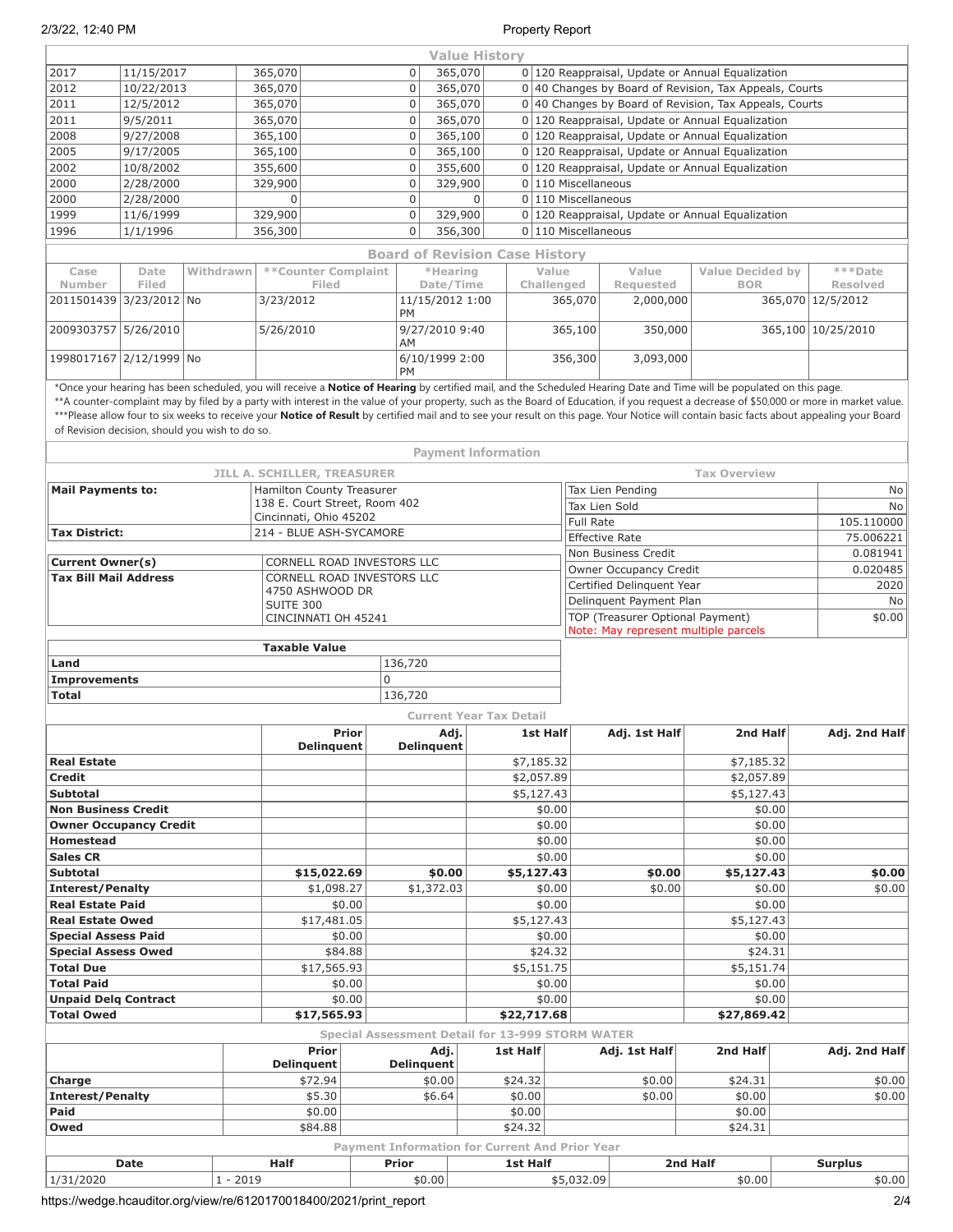|                                                                                                                                                                                                                                 |                         |                             |                                    | <b>Payment Information for Current And Prior Year</b> |                               |                             |             |  |  |  |  |
|---------------------------------------------------------------------------------------------------------------------------------------------------------------------------------------------------------------------------------|-------------------------|-----------------------------|------------------------------------|-------------------------------------------------------|-------------------------------|-----------------------------|-------------|--|--|--|--|
| 6/20/2019                                                                                                                                                                                                                       | $2 - 2018$              |                             | \$0.00                             |                                                       | \$0.00                        | \$4,866.85                  | \$0.00      |  |  |  |  |
| 1/31/2019                                                                                                                                                                                                                       | $1 - 2018$              |                             | \$0.00                             |                                                       | \$4,866.86                    | \$0.00                      | \$0.00      |  |  |  |  |
| 6/20/2018                                                                                                                                                                                                                       | $2 - 2017$              |                             | \$0.00                             |                                                       | \$0.00                        | \$4,677.73                  | \$0.00      |  |  |  |  |
| 1/31/2018                                                                                                                                                                                                                       | $1 - 2017$              |                             | \$0.00                             |                                                       | \$4,677.74                    | \$0.00                      | \$0.00      |  |  |  |  |
| 6/20/2017                                                                                                                                                                                                                       | $2 - 2016$              |                             | \$0.00                             |                                                       | \$0.00                        | \$4,785.66                  | \$0.00      |  |  |  |  |
| 1/31/2017                                                                                                                                                                                                                       | $1 - 2016$              | \$0.00                      |                                    | \$4,785.67                                            | \$0.00                        | \$0.00                      |             |  |  |  |  |
| Information believed accurate but not quaranteed. Treasurer disclaims liability for any errors or omissions<br>Contact the County Treasurer with your tax bill questions at county.treasurer@hamilton-co.org<br>or 513-946-4800 |                         |                             |                                    |                                                       |                               |                             |             |  |  |  |  |
|                                                                                                                                                                                                                                 |                         |                             |                                    | <b>Tax Distribution Information</b>                   |                               |                             |             |  |  |  |  |
| <b>Market Value</b>                                                                                                                                                                                                             |                         |                             | Assessed Value (35%)               |                                                       |                               | <b>Tax Rate Information</b> |             |  |  |  |  |
| Land                                                                                                                                                                                                                            | 390.620 Land            |                             |                                    |                                                       | 136,720 Full Tax Rate (mills) |                             | 105.110000  |  |  |  |  |
| Building                                                                                                                                                                                                                        |                         | $0$ Building                |                                    |                                                       | 0 Reduction Factor            |                             | 0.286403    |  |  |  |  |
| <b>Total</b>                                                                                                                                                                                                                    | 390,620 Total           |                             |                                    | 136.720                                               | Effective Tax Rate (mills)    |                             | 75.006221   |  |  |  |  |
|                                                                                                                                                                                                                                 |                         |                             |                                    |                                                       | Non Business Credit           |                             | 0.081941    |  |  |  |  |
|                                                                                                                                                                                                                                 |                         |                             |                                    |                                                       |                               | Owner Occupancy Credit      | 0.020485    |  |  |  |  |
|                                                                                                                                                                                                                                 | <b>Tax Calculations</b> |                             | <b>Half Year Tax Distributions</b> |                                                       |                               |                             |             |  |  |  |  |
| Gross Real Estate Tax                                                                                                                                                                                                           |                         | \$14,370.64 School District |                                    |                                                       |                               |                             | \$14,677.77 |  |  |  |  |
| <b>Reduction Amount</b>                                                                                                                                                                                                         |                         | \$4,115.78                  | Township                           |                                                       |                               | \$0.00                      |             |  |  |  |  |
| Non Business Credit                                                                                                                                                                                                             |                         | \$0.00                      | City/Village                       |                                                       |                               | \$928.38                    |             |  |  |  |  |
| Owner Occupancy Credit                                                                                                                                                                                                          |                         | \$0.00                      |                                    | Joint Vocational School                               |                               | \$690.35                    |             |  |  |  |  |
| Homestead                                                                                                                                                                                                                       |                         |                             |                                    | \$0.00 County General Fund                            |                               | \$681.24                    |             |  |  |  |  |
| Half Year Real Taxes                                                                                                                                                                                                            |                         | \$5,127.43                  | Public Library                     |                                                       |                               | \$554.06                    |             |  |  |  |  |
| Sales Tax Credit                                                                                                                                                                                                                |                         | \$0.00                      |                                    | Family Service/Treatment                              |                               | \$93.11                     |             |  |  |  |  |
| + Current Assessment                                                                                                                                                                                                            |                         | \$24.32                     |                                    | HLTH/Hospital Care-Indigent                           |                               | \$745.37                    |             |  |  |  |  |
| + Delinquent Assessment                                                                                                                                                                                                         |                         | \$84.88                     |                                    | Mental Health Levy                                    |                               |                             | \$637.88    |  |  |  |  |
| + Delinguent Real Estate                                                                                                                                                                                                        |                         | \$17,481.05                 |                                    | <b>Developmental Disabilities</b>                     |                               | \$1,131.06                  |             |  |  |  |  |
| Semi Annual Net                                                                                                                                                                                                                 |                         | \$22,717.68                 | Park District                      |                                                       |                               | \$569.26                    |             |  |  |  |  |
|                                                                                                                                                                                                                                 |                         |                             |                                    | Crime Information Center                              |                               | \$82.92                     |             |  |  |  |  |
|                                                                                                                                                                                                                                 |                         |                             | <b>Children Services</b>           |                                                       |                               |                             | \$1,263.08  |  |  |  |  |
|                                                                                                                                                                                                                                 |                         |                             |                                    | <b>Senior Services</b>                                |                               | \$430.91                    |             |  |  |  |  |
|                                                                                                                                                                                                                                 |                         |                             | Zoological Park                    |                                                       |                               | \$123.09                    |             |  |  |  |  |

This shows the most recent tax bill calculation which normally occurs in early December and May. However, adjustments or corrections may have been applied to the tax bill after the initial tax calculation. Go to the Payment Detail tab to view any corrections or adjustments occurring after the initial tax calculation.



No sketch available.